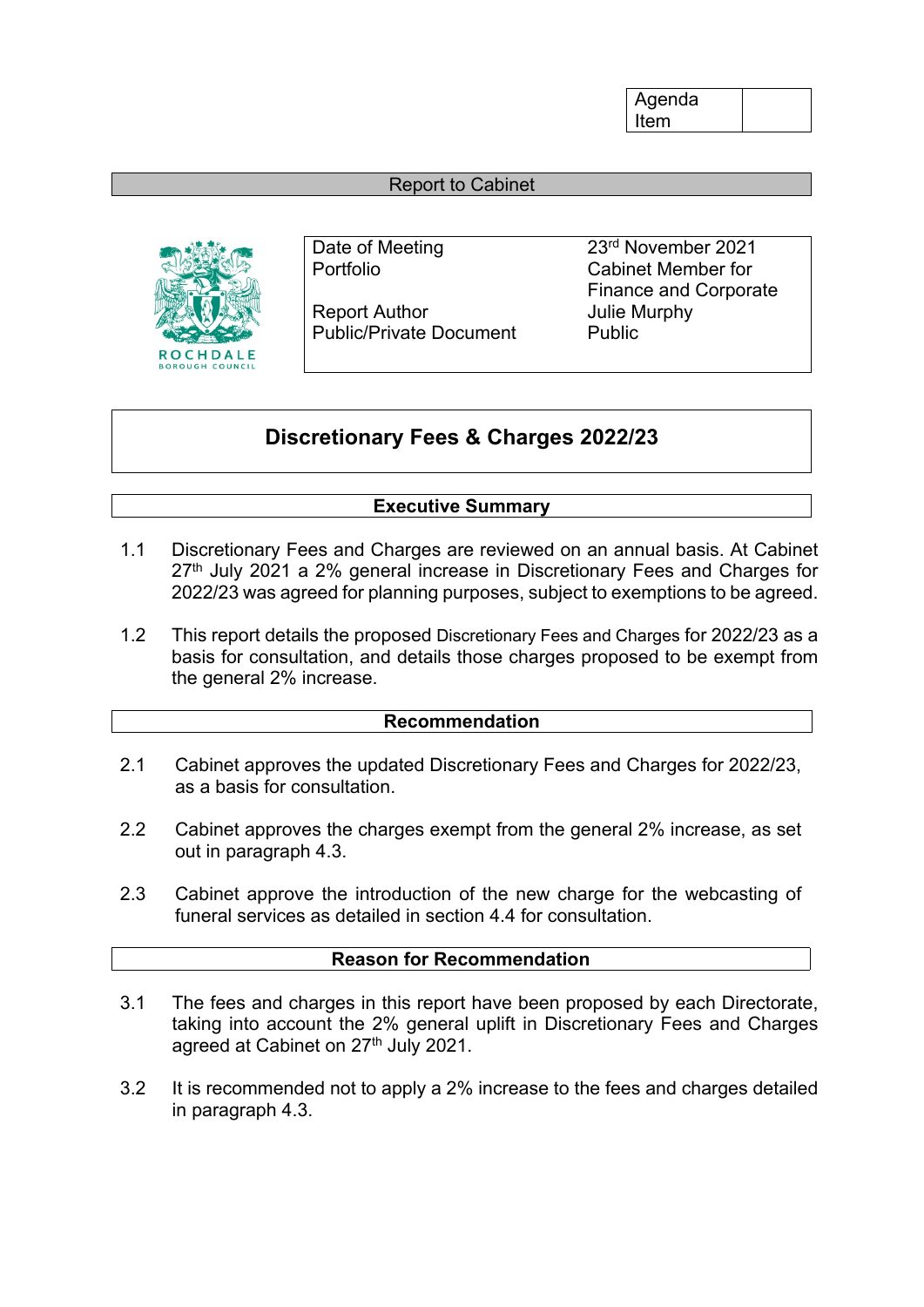- 4.1 The Authority carries out an annual review of discretionary fees and charges as part of the budget setting process. It is a requirement of this process that Cabinet agrees an appropriate general level of increase. For the 2022/23 financial year Cabinet  $27<sup>th</sup>$  July 2021 approved a general increase of  $2\%$ , as a basis for consultation.
- 4.2 In most cases charges have been rounded to the nearest pound. The amended proposed fee levels for the 2022/23 financial year, which take into account rounding, are included in Appendix 1.
- 4.3 After consultation with Directorates, it is requested that the 2% increase not be applied to the following areas:

**Car Parking** – Budget Pressure funding has been provided to the service in previous financial years. Increasing the charges is likely to bring further financial pressure to the service.

**Taxi Licences** – Taxi licensing must operate by law on a cost recovery basis. Work is ongoing to develop GM common minimum licensing standards. This GM work includes a standardised methodology for fee setting. It is proposed to hold the fees until the methodology has been finalised and then a full review of Rochdale's fees will be undertaken in line with the GM standardised approach.

**Land Charges** – Based on Greater Manchester benchmarking, there is a risk that increasing the cost of search fees will create future budget pressures as the service will be outside of the market pricing.

**Liability Orders** – In line with Government guidance, current charges cover the cost incurred. A further increase is not recommended.

**Music Service Charges** – Based on a benchmarking exercise, charges are set to reflect the competitive private tuition market, and therefore maximise potential income streams.

**Food Hygiene Charges** – Charges amended to ensure consistency with other Greater Manchester authorities.

**Careline/Support@Home** – These Adult Care charges will be set based on actual costs and the number of service users in receipt of the service. This will be reported to Cabinet in a separate paper in February prior to Budget Council.

**Town Hall Meeting Rooms** – All charges are suspended until the completion of the restoration works.

**Bulky Waste Collection** – Cabinet 25th August 2020 approved a reduction in charges in order to reduce fly tipping. A separate report will be submitted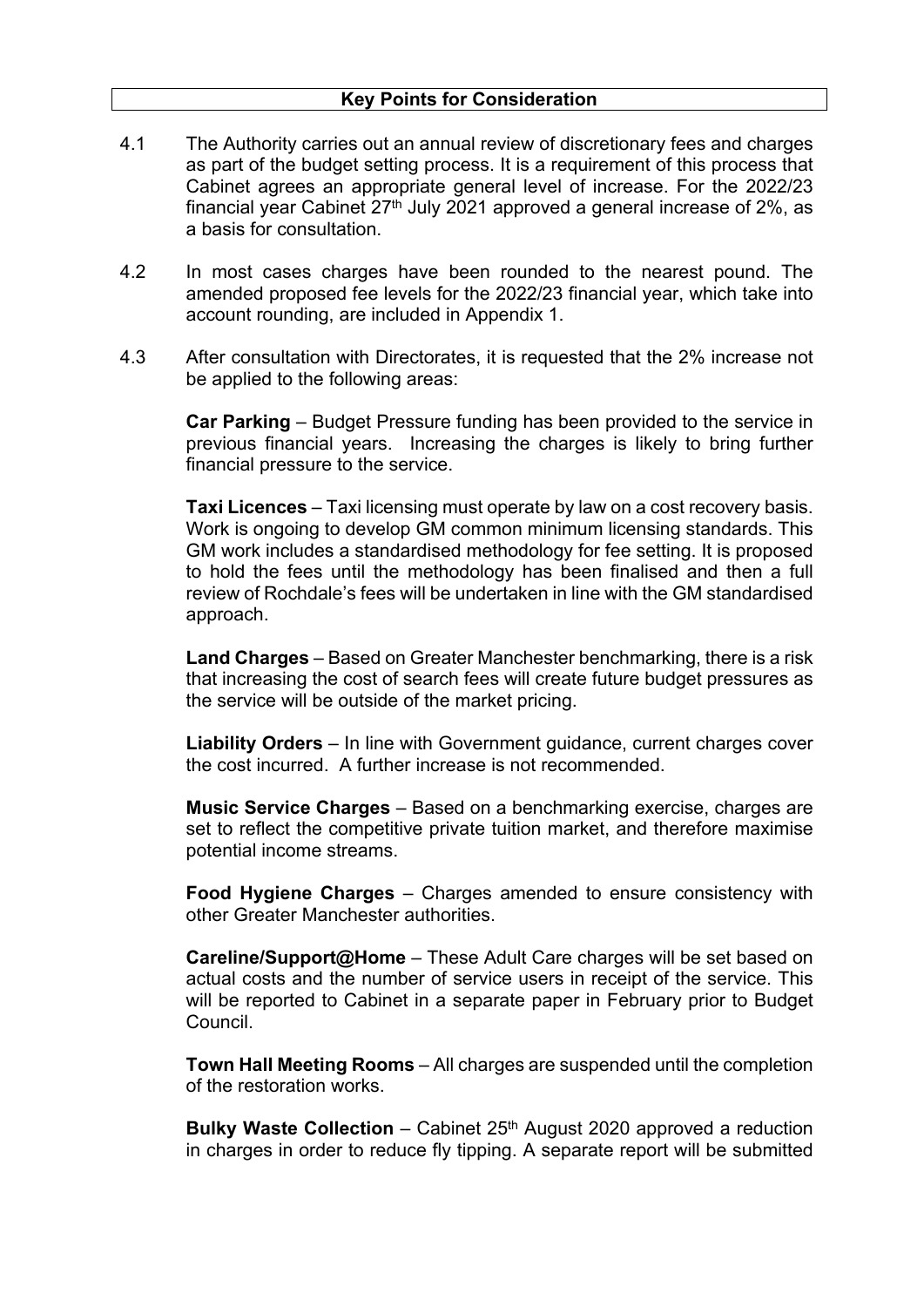to Cabinet detailing the options for charging for bulky household waste from 2022/23 onwards.

**Wheeled Bins** - Cabinet 31<sup>st</sup> August 2021 approved that the charge to developers would be set at £25. Bins will be supplied free of charge to householders.

**Sponsorship Signs** – The budget has already been increased in line with previous savings proposals.

**Car Boot Sales** – Charges held in order to maintain usage levels.

**Traffic Regulation Orders: Temporary Carnivals, fetes and similar events** - Charges to non-profit / non-commercial organisations to be held at current level.

4.4 It is proposed that a new charge is introduced for the webcasting of funeral services now restrictions on the number of mourners who can attend a funeral service have been lifted. The proposed charge is £30. The council has to pay a licence fee of £20 per webcast. This cost is currently met from the existing bereavement services budget. It is not a requirement for mourners to webcast the service but an option. During the pandemic around two thirds of services opted for a webcast but this may reduce now restrictions on numbers have been lifted. This proposal is forecast to generate £10k.

#### 4.5 **Alternatives Considered**

The alternative is not to review or increase our fees and charges. This would potentially reduce the income available to the Council and make it more difficult to achieve a balanced budget.

## **Costs and Budget Summary**

- 5.1 A full list of all proposed fees and charges for 2022/23 is included in Appendix 1.
- 5.2 Taking into account the exceptions mentioned in 4.3, the proposal to increase charges in line with inflation is forecast to generate a further c. £80k contribution per annum towards running costs.

## **Risk and Policy Implications**

Each Directorate has reviewed its charges against relevant legislation to ensure that all transactions remain compliant with the relevant statutes governing Local Authority activities. 6.1

### **Consultation**

7.1 All Directorates engage in the production of the proposed charges identified within this report. The Leadership Team, Cabinet Member for Finance, and the opposition Portfolio Holder for Finance have been informed of the